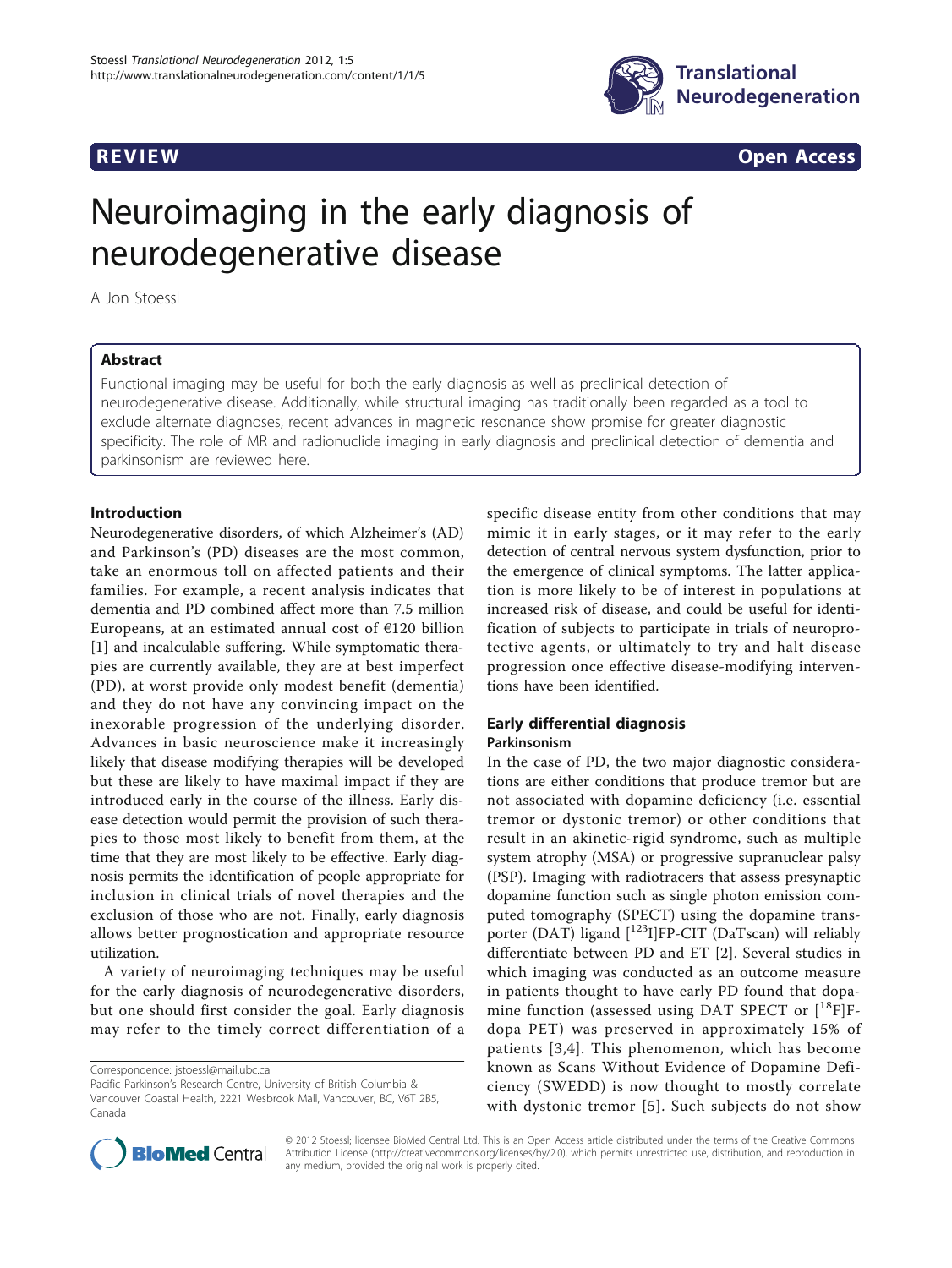evidence of disease progression on serial DAT studies [[6](#page-3-0)], are not dependent upon dopaminergic medication [[7\]](#page-3-0) and careful examination reveals the clinical features to be distinct from PD [\[8,9](#page-3-0)].

The more challenging diagnostic consideration is the separation of PD from other akinetic-rigid syndromes. While PD shows a characteristic pattern of impaired dopaminergic function that is asymmetric and affects the posterior more than the anterior striatum [\[10\]](#page-3-0), this pattern may also be seen in MSA [[11\]](#page-3-0) and is therefore insufficient on its own to reliably differentiate between the two conditions. However, MSA is typically associated with loss of dopamine receptors, which are preserved in PD. Thus the combination of pre- and postsynaptic abnormalities of dopamine transmission may help differentiate PD from the Parkinson-plus syndromes [[11](#page-3-0),[12\]](#page-3-0). Two other radiotracer approaches are worth considering for the differentiation of PD from other akinetic-rigid syndromes. PD is associated with a characteristic pattern of increased glucose metabolism in basal ganglia and cerebellum with concurrent reductions in multiple cortical regions, the so-called PD Related Pattern (PDRP)[[13](#page-4-0)]. This pattern is not seen in MSA, PSP or other akinetic-rigid conditions such as corticobasal syndrome and the pattern of glucose metabolism can be used for diagnostic classification with a high degree of specificity [[14,15\]](#page-4-0). Finally, PD is frequently associated with autonomic dysfunction reflecting degeneration of sympathetic ganglia, whereas in MSA, the degeneration is predominantly central. Thus cardiac sympathetic imaging using  $[123]$ MIBG (SPECT), or  $[$ <sup>11</sup>C]*m*-hydroxyephedrine or  $[$ <sup>18</sup>F]fluorodopamine (PET) is typically abnormal in PD, but preserved MSA and PSP [[16](#page-4-0)-[18\]](#page-4-0), although the differentiation may not be entirely reliable [\[19](#page-4-0)].

Traditional MRI changes of MSA (increased iron deposition in globus pallidus, rim of putaminal hyperintensity, "hot cross bun sign")[[20\]](#page-4-0) and PSP ("hummingbird sign")[\[21](#page-4-0)] may not be entirely reliable, particularly in early disease. However, diffusion MRI may allow diagnostic differentiation [\[22-24](#page-4-0)], and PSP may be identified by detailed measurements of the midbrain and superior cerebellar peduncles [[25](#page-4-0)]. Multimodal MR techniques assessing diffusivity (microstructural damage), fractional anisotropy (white matter tract integrity) and iron appear to separate PD from controls with a high degree of sensitivity and specificity [\[26](#page-4-0)] but have not yet been routinely applied to differential diagnosis.

#### Dementia

MRI may clearly be of help in differentiating between Alzheimer disease (AD) and multi-infarct dementia. Amongst the other degenerative causes of dementia, dementia with Lewy bodies (DLB) and frontotemporal dementias are the most important. Structural MRI shows atrophy of the hippocampus and entorhinal cortex in AD [\[27\]](#page-4-0), as well as involvement of the lateral parietal, posterior superior temporal and medial posterior cingulate cortices. This is in contrast to FTD, where atrophy is more prominent in frontal or temporal poles. However, while the pattern of atrophy may help differentiate some variants of FTD, there is considerable overlap between Pick complex and AD [\[28](#page-4-0)]. Newer techniques such as diffusion tensor imaging may be of greater help in the differential diagnosis of degenerative dementias. DTI has demonstrated abnormal white matter in the parietal lobes of patients with DLB compared to AD [[29](#page-4-0)].

Functional studies may be more sensitive in detecting abnormalities that differentiate various forms of dementia. Thus fMRI studies reveal reduced frontal but increased cerebellar activation during performance of a working memory task in FTD compared to AD [[30\]](#page-4-0). In recent years, there has been increasing interest in networks of connectivity that are present during rest. Activity in the so-called default mode network, which includes precuneus, posterior cingulate cortex, orbitofrontal, medial prefrontal and ventral anterior cingulate cortex, as well as inferior parietal, left dorsolateral prefrontal and left parahippocampal gyrus, is suppressed during performance of a cognitive task [[31\]](#page-4-0). Resting state or task-free fMRI identifies networks whose activity is correlated over time. Default mode network activity is reduced in AD compared to controls [[32](#page-4-0)]. In contrast, behavioural variant FTD is associated with increased activity in the default mode network but reduced activity in the so-called salience network, which encompasses fronto-insular, cingulate, striatal, thalamic and brainstem nodes [\[33\]](#page-4-0). A detailed discussion of functional network disruption in degenerative dementias has recently appeared [\[34](#page-4-0)].

[ 18F]fluorodeoxyglucose (FDG) PET shows reduced glucose metabolism in parietotemporal cortex in AD. FDG PET has a small positive influence on sensitivity and a modest influence on specificity compared with initial clinical evaluation in AD. Positive and negative predictive values for FDG PET compared to the gold standard of pathological diagnosis are both approximately 0.8 and PET significantly enhances the diagnostic accuracy of clinical evaluation [[35\]](#page-4-0). Dementia with Lewy bodies results in a greater degree of occipital hypometabolism than AD and FDG PET may thus assist in the differentiation of the two disorders, as verified at autopsy [[36](#page-4-0)]. Similarly, FDG PET may help improve diagnostic accuracy for FTD versus AD, as the former typically affects frontal lobes, anterior temporal and anterior cingulate cortex [[37\]](#page-4-0). Dementia with Lewy bodies can also be differentiated from AD based on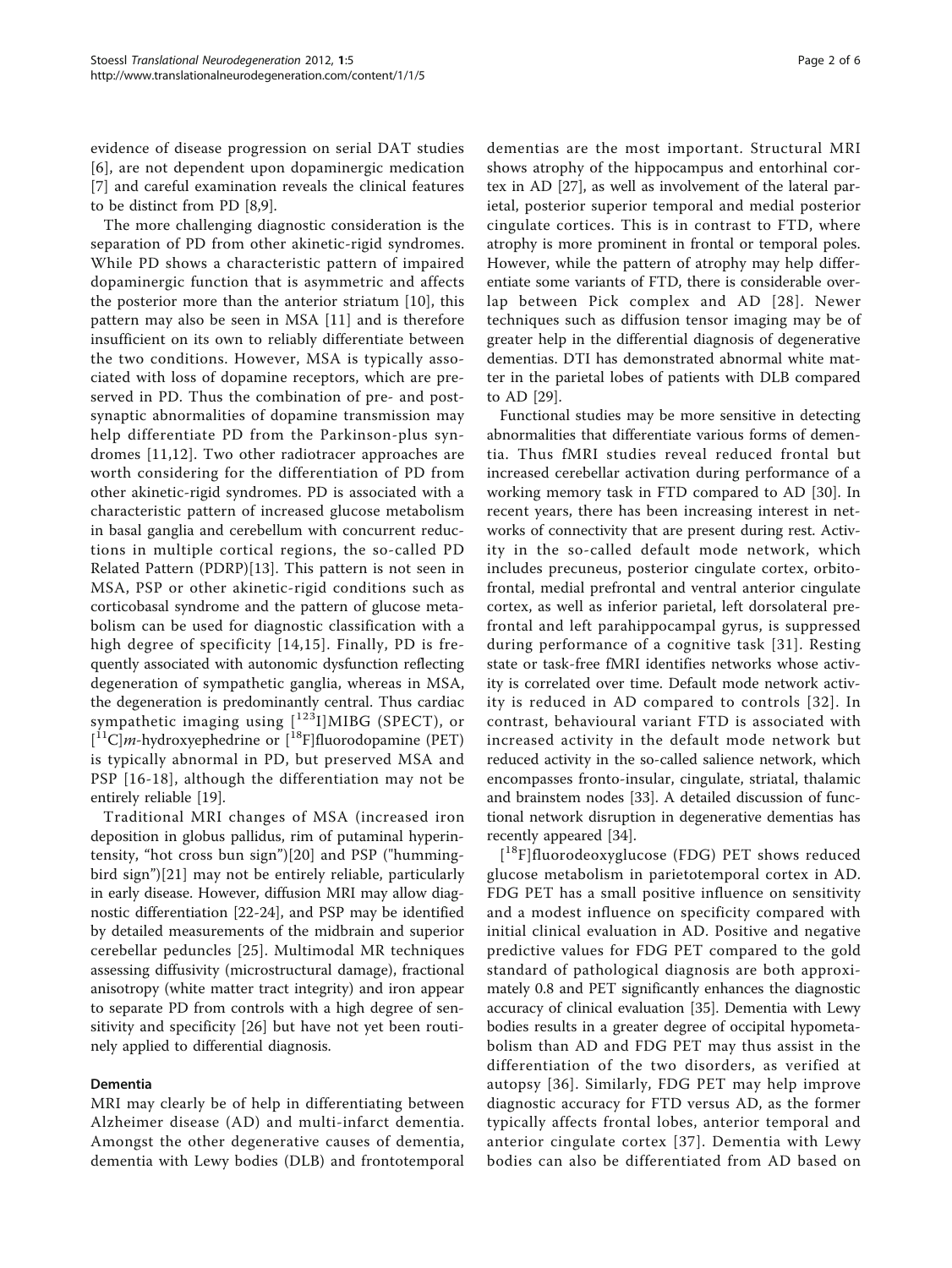imaging evidence of dopamine deficiency using dopa-mine transporter SPECT [[38](#page-4-0)] or  $[{}^{18}F]F$ -dopa PET [\[39\]](#page-4-0).

While patterns of glucose hypometabolism may be helpful in distinguishing between AD and control state, as well as between AD and other dementing disorders, in recent years interest has focused on the use of agents that label amyloid. The best known of these is  $\binom{11}{1}$ labeled Pittsburgh Compound B (PiB), a thioflavin derivative that appears to be specific for  $\beta$ -amyloid deposi-tion [\[40\]](#page-4-0). A number of other  $[^{18}F]$ -labeled agents have been developed and these may prove useful, particularly for centres at some distance from a cyclotron, given the longer of half-life of  $[$ <sup>18</sup>F] (approximately 2 hours) compared with that of  $\vert^{11}C\vert$  (approximately 20 minutes). PiB binding is increased in widespread cortical and subcortical regions in AD. This may clearly be helpful for the differentiation of AD from frontotemporal dementia, although a sizeable minority of FTD patients demonstrate increased PiB uptake and it is not clear whether this may represent concurrent AD pathology [[41](#page-4-0)]. PiB binding may also be present in patients with DLB or PD-dementia, but this appears to reflect binding to  $\beta$ amyloid rather than to  $\alpha$ -synuclein [[42-44](#page-4-0)].

# Early detection of preclinical disease

#### Parkinson's disease

[ 18F]F-dopa PET shows evidence of asymptomatic dopamine dysfunction in subjects exposed to the nigral neurotoxin N-methyl-4-phenyl-1,2,3,6-tetrhydropyridine (MPTP)[[45\]](#page-4-0) and in unaffected twins of subjects with PD, particularly monozygotic [[46](#page-4-0)]. In monozygotic twins, the rate of decline in dopamine function is greater than normal, and some of these individuals will go on to develop symptomatic disease [[46\]](#page-4-0). Progressive decline of F-dopa uptake is also seen in individuals exposed to MPTP, associated with emergence of new clinical signs [\[47\]](#page-4-0).

Radiotracer imaging shows evidence of abnormal dopaminergic function in asymptomatic individuals from families with known dominantly inherited PD, such as PD due to mutations in LRRK2[\[48](#page-4-0)]. Using standard PET measures, reductions in dopamine transporter (DAT) binding appear early, sometimes many years prior to the expected age of onset, whereas the emergence of clinical signs is associated with reduced F-dopa uptake [[49\]](#page-4-0). However, by using longer scan times with F-dopa, one can determine effective dopamine turnover and this appears to be the earliest indicator of abnormalities in LRRK2 mutation carriers [[50\]](#page-4-0). Whether abnormal dopamine turnover is simply the earliest measurable reflection of dopamine dysfunction in those destined to develop disease or whether it is directly related to mutated LRRK2 function in the absence of neuronal dysfunction is as yet unclear.

Abnormal dopamine function has also been detected in asymptomatic heterozygous carriers of recessively inherited mutations for PD [[51,52](#page-4-0)]. The significance of this is unclear and scan abnormalities in such individuals progress much more slowly than is the case for idiopathic PD, with no evidence of clinical manifestations over 5 years of follow up [\[53](#page-4-0)]. However, asymptomatic heterozygous single mutation carriers for both Parkin and PINK1 have morphometric abnormalities (increased basal ganglia grey matter volume)[[54\]](#page-4-0) as well as evidence for motor reorganization when performing a task of internally selected finger movements [\[55](#page-4-0)[,56\]](#page-5-0).

Hyposmia is a common feature of PD and may be present for some years prior to the manifestation of motor abnormalities. A number of studies have demonstrated abnormalities of DAT binding in hyposmic  $1<sup>st</sup>$ degree relatives of patients with PD, some of whom then go on to develop PD at follow up [[57](#page-5-0)]. Transcranial sonography reveals increased echogenicity in the substantia nigra of patients with PD, thought to reflect increased iron deposition [[58](#page-5-0)]. Hyposmic individuals who also display abnormal nigral echogenicity have a high likelihood of demonstrating abnormal reductions in DAT binding [[59](#page-5-0)].

REM sleep behaviour disorder (RBD) is associated with the future development of neurodegenerative disease, mostly PD, in more than 50% of subjects over a period of 12 years [\[60](#page-5-0)]. Patients with isolated RBD may demonstrate reduced striatal dopamine function as assessed by DTBZ PET [\[61\]](#page-5-0). A recent longitudinal study using SPECT found reduced DAT binding at baseline in 50% of subjects, a more rapid rate of decline in DAT binding in RBD subjects compared to controls, and the emergence of PD in 3/20 RBD patients (those with the lowest DAT binding) over the follow-up period of 3 years [\[62](#page-5-0)]. RBD has also been associated with abnormal nigral echogenicity [[63](#page-5-0)] and there are recent reports of abnormal fractional anisotropy in the midbrain and pontine tegmentum [[64\]](#page-5-0) as well as microstructural changes in the white matter of the substantia nigra [\[65](#page-5-0)] of RBD subjects.

# Dementia

In the last decade, there has been growing interest in the use of imaging to determine which subjects with mild cognitive impairment (MCI) may go on to develop AD. Measures of entorhinal cortex, superior temporal sulcus and anterior cingulate cortex were able to discriminate approximately 75% of those subjects with restricted memory impairment from those who converted to AD within 3 years in one study [[66\]](#page-5-0). Volume based morphometry confirms the presence of early atrophy in medial temporal structures including amygdala, anterior hippocampus, entorhinal cortex and fusiform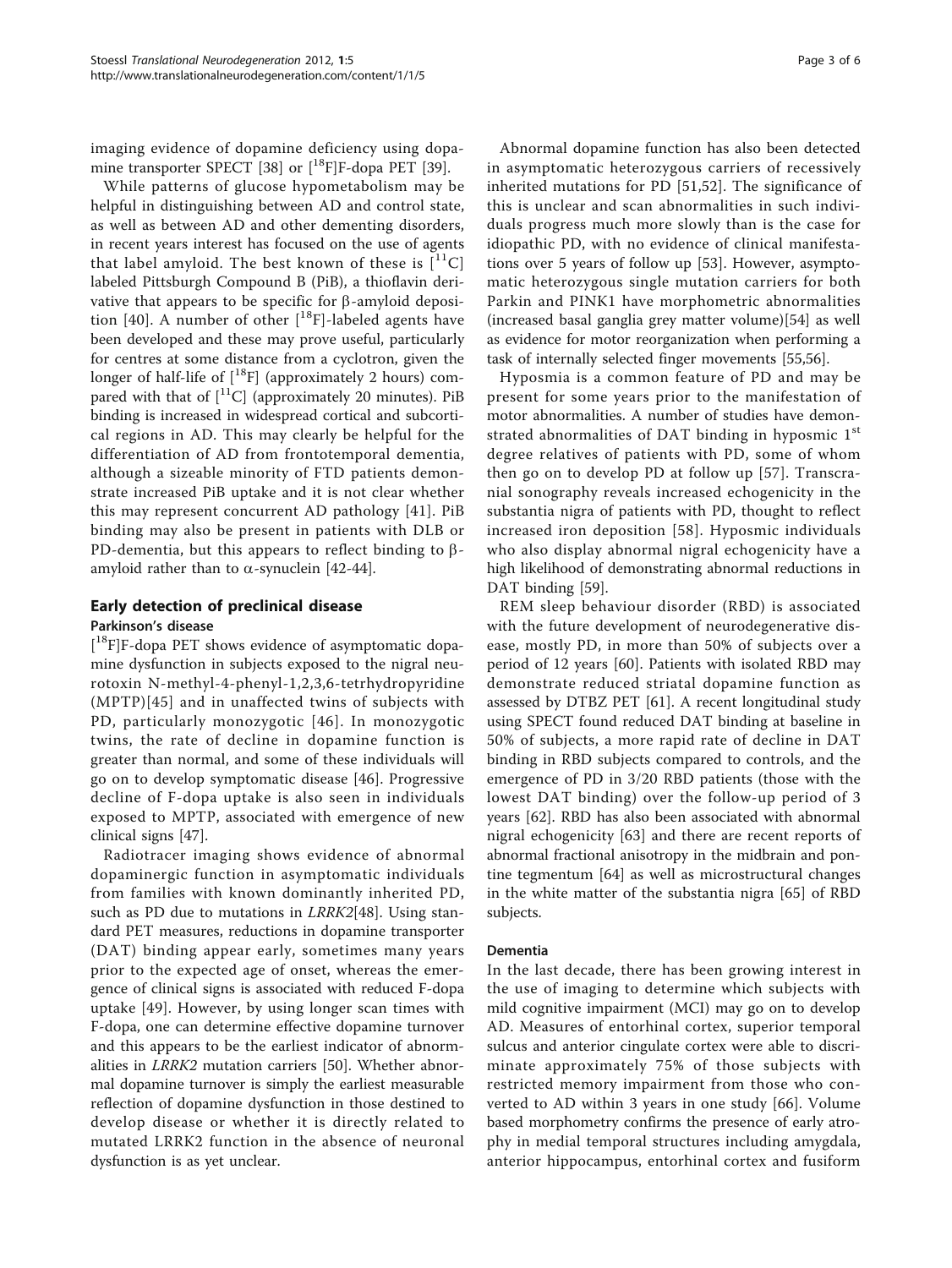<span id="page-3-0"></span>gyrus in amnestic MCI subjects who progress to AD [[67\]](#page-5-0), but those who convert from MCI to AD also show signs of atrophy outside the medial temporal lobes, particularly lateral temporal and parietal cortex [[68\]](#page-5-0). The Alzheimer Disease Neuroimaging Initiative follows a large cohort of subjects with multimodal imaging. Grey matter density is reduced in amygdala, hippocampus and insula as well as frontal and temporal cortex of MCI converters compared to MCI with stable cognitive function. Cortical thickness in lateral temporal cortex, inferior parietal gyrus and precuneus also differentiates between the two groups [[69\]](#page-5-0).

Diffusion tensor imaging may prove more sensitive than traditional structural MRI measures. A recent study found that amnestic MCI converters had changes similar to those seen in established AD, whereas subjects who did not convert had patterns similar to healthy controls. The two amnestic MCI groups (converters vs. non-converters) were distinguished by mean diffusivity in total grey and white matter, hippocampus, insula, frontal and parietal white matter, occipital grey and white matter, as well as fractional anisotropy of temporal white matter [\[70](#page-5-0)].

Early stages of disease may be associated with adaptive changes in an attempt to compensate for the functional deficit. It is therefore of interest that MCI may be associated with increased hippocampal blood flow during performance of a face-name encoding task, although the response is decreased in patients with established AD [[71](#page-5-0)]. Mild cognitive impairment is associated with glucose hypometabolism out of proportion to the degree of atrophy in entorhinal cortex [[72](#page-5-0)]. Entorhinal cortex hypometabolism also predicts cognitive decline in healthy subjects, particularly those who carry the ApoE4 genotype [[73](#page-5-0),[74](#page-5-0)]. Progression of MCI to AD is predicted by a combination of impaired episodic memory and glucose hypometabolism [[75](#page-5-0)], or by combining multiple biomarkers in the form of anatomical MRI, FDG PET and CSF measures of tau: $A\beta$ [[76](#page-5-0)]. Somewhat more than 50% of MCI patients have evidence of abnormal amyloid deposition on PET [[77,78\]](#page-5-0) and this appears to be associated with an increased risk of conversion to AD [[79-81\]](#page-5-0).

# Concluding comments

The differential diagnosis of neurodegenerative disorders is largely based on careful clinical assessment, but imaging techniques may provide useful adjunctive information. In the case of PD, radiotracer imaging can identify those who have abnormal dopaminergic function, but relatively specialized approaches are required to differentiate the various conditions that may result in parkinsonism. Standard structural MRI is of relatively limited utility in PD, but newer techniques that assess connectivity and microstructural damage may play a role. In the dementias, volumetric analysis of regional tissue loss may be useful for differential diagnosis, but the specificity is likely to be enhanced when combined with fMRI or FDG PET measures of cerebral activation and connectivity, as well as diffusion tensor measures of anatomical connectivity. In the case of AD, specific imaging markers of abnormal protein deposition are available, but this is not yet the case for the other degenerative dementias or for the parkinsonian conditions. The use of multimodal imaging, especially when combined with other biomarkers, shows increasing promise for the detection of preclinical disease in individuals at increased risk and this may be of enormous utility as better neuroprotective strategies are developed.

#### Competing interests

The author declares that they have no competing interests.

Received: 6 December 2011 Accepted: 13 January 2012 Published: 13 January 2012

#### References

- Gustavsson A, Svensson M, Jacobi F, Allgulander C, Alonso J, Beghi E, et al: [Cost of disorders of the brain in Europe 2010.](http://www.ncbi.nlm.nih.gov/pubmed/21924589?dopt=Abstract) Eur Neuropsychopharmacol 2011, 21(10):718-79.
- 2. Benamer TS, Patterson J, Grosset DG, Booij J, de Bruin K, van Royen E, et al: [Accurate differentiation of parkinsonism and essential tremor using](http://www.ncbi.nlm.nih.gov/pubmed/10830416?dopt=Abstract) [visual assessment of \[123I\]-FP-CIT SPECT imaging: the \[123I\]-FP-CIT](http://www.ncbi.nlm.nih.gov/pubmed/10830416?dopt=Abstract) [study group.](http://www.ncbi.nlm.nih.gov/pubmed/10830416?dopt=Abstract) Mov Disord 2000, 15(3):503-10.
- 3. Marek K, Seibyl J, Shoulson I, Holloway R, Kieburtz K, McDermott M, et al: [Dopamine transporter brain imaging to assess the effects of](http://www.ncbi.nlm.nih.gov/pubmed/11926889?dopt=Abstract) [pramipexole vs levodopa on Parkinson disease progression.](http://www.ncbi.nlm.nih.gov/pubmed/11926889?dopt=Abstract) JAMA 2002, 287(13):1653-61.
- 4. Whone AL, Watts RL, Stoessl AJ, Davis M, Reske S, Nahmias C, et al: [Slower](http://www.ncbi.nlm.nih.gov/pubmed/12838524?dopt=Abstract) progression of Parkinson'[s disease with ropinirole versus levodopa: The](http://www.ncbi.nlm.nih.gov/pubmed/12838524?dopt=Abstract) [REAL-PET study.](http://www.ncbi.nlm.nih.gov/pubmed/12838524?dopt=Abstract) Ann Neurol 2003, 54(1):93-101.
- 5. Schneider SA, Edwards MJ, Mir P, Cordivari C, Hooker J, Dickson J, et al: [Patients with adult-onset dystonic tremor resembling parkinsonian](http://www.ncbi.nlm.nih.gov/pubmed/17712858?dopt=Abstract) [tremor have scans without evidence of dopaminergic deficit \(SWEDDs\).](http://www.ncbi.nlm.nih.gov/pubmed/17712858?dopt=Abstract) Mov Disord 2007, 22(15):2210-5.
- 6. Marshall VL, Patterson J, Hadley DM, Grosset KA, Grosset DG: [Two-year](http://www.ncbi.nlm.nih.gov/pubmed/17088677?dopt=Abstract) [follow-up in 150 consecutive cases with normal dopamine transporter](http://www.ncbi.nlm.nih.gov/pubmed/17088677?dopt=Abstract) [imaging.](http://www.ncbi.nlm.nih.gov/pubmed/17088677?dopt=Abstract) Nucl Med Commun 2006, 27(12):933-7.
- 7. Marshall VL, Patterson J, Hadley DM, Grosset KA, Grosset DG: [Successful](http://www.ncbi.nlm.nih.gov/pubmed/17078059?dopt=Abstract) [antiparkinsonian medication withdrawal in patients with Parkinsonism](http://www.ncbi.nlm.nih.gov/pubmed/17078059?dopt=Abstract) [and normal FP-CIT SPECT.](http://www.ncbi.nlm.nih.gov/pubmed/17078059?dopt=Abstract) Mov Disord 2006, 21(12):2247-50.
- 8. Silveira-Moriyama L, Schwingenschuh P, O'Donnell A, Schneider SA, Mir P, Carrillo F, et al: [Olfaction in patients with suspected parkinsonism and](http://www.ncbi.nlm.nih.gov/pubmed/19276101?dopt=Abstract) [scans without evidence of dopaminergic deficit \(SWEDDs\).](http://www.ncbi.nlm.nih.gov/pubmed/19276101?dopt=Abstract) J Neurol Neurosurg Psychiatry 2009, 80(7):744-8.
- 9. Schwingenschuh P, Ruge D, Edwards MJ, Terranova C, Katschnig P, Carrillo F, et al: Distinguishing SWEDDs patients with asymmetric resting tremor from Parkinson's disease: A clinical and electrophysiological study. Mov Disord 2010.
- 10. Brooks DJ, Ibanez V, Sawle GV, Ouinn N, Lees AJ, Mathias CJ, et al: [Differing](http://www.ncbi.nlm.nih.gov/pubmed/2132742?dopt=Abstract) [patterns](http://www.ncbi.nlm.nih.gov/pubmed/2132742?dopt=Abstract) [of](http://www.ncbi.nlm.nih.gov/pubmed/2132742?dopt=Abstract) [striatal](http://www.ncbi.nlm.nih.gov/pubmed/2132742?dopt=Abstract) <sup>18</sup>F-dopa uptake in Parkinson's disease, multiple [system atrophy, and progressive supranuclear palsy.](http://www.ncbi.nlm.nih.gov/pubmed/2132742?dopt=Abstract) Ann Neurol 1990, 28:547-55.
- 11. Antonini A, Leenders KL, Vontobel P, Maguire RP, Missimer J, Psylla M, et al: [Complementary PET studies of striatal neuronal function in the](http://www.ncbi.nlm.nih.gov/pubmed/9448574?dopt=Abstract) [differential diagnosis between multiple system atrophy and Parkinson](http://www.ncbi.nlm.nih.gov/pubmed/9448574?dopt=Abstract)'s [disease.](http://www.ncbi.nlm.nih.gov/pubmed/9448574?dopt=Abstract) Brain 1997, 120:2187-95.
- 12. Brucke T, Asenbaum S, Pirker W, Djamshidian S, Wenger S, Wober C, et al: Measurement of the dopaminergic degeneration in Parkinon's disease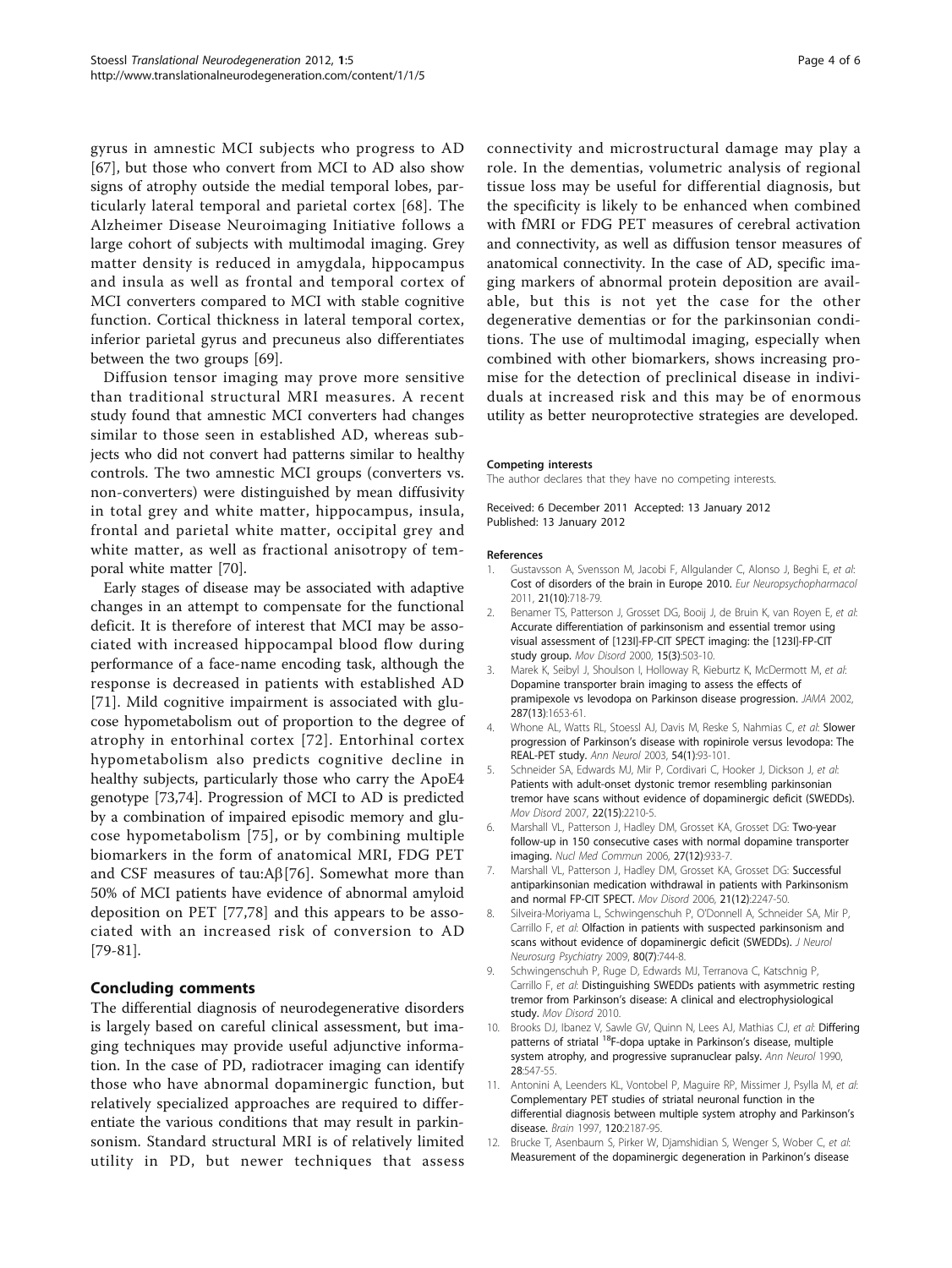<span id="page-4-0"></span>with  $[123]$ Ibeta-CIT and SPECT. Correlation with clinical findings and comparison with multiple system atrophy and progressive supranuclear palsy. J Neural Transm (Suppl) 1997, 50:9-24.

- 13. Eidelberg D, Moeller JR, Dhawan V, Spetsieris P, Takikawa S, Ishikawa T, et al: [The metabolic topography of parkinsonism.](http://www.ncbi.nlm.nih.gov/pubmed/8063874?dopt=Abstract) J Cereb Blood Flow Metab 1994, 14(5):783-801.
- 14. Eckert T, Barnes A, Dhawan V, Frucht S, Gordon MF, Feigin AS, et al: [FDG](http://www.ncbi.nlm.nih.gov/pubmed/15955501?dopt=Abstract) [PET in the differential diagnosis of parkinsonian disorders.](http://www.ncbi.nlm.nih.gov/pubmed/15955501?dopt=Abstract) Neuroimage 2005, 26(3):912-21.
- 15. Tang CC, Poston KL, Eckert T, Feigin A, Frucht S, Gudesblatt M, et al: [Differential diagnosis of parkinsonism: a metabolic imaging study using](http://www.ncbi.nlm.nih.gov/pubmed/20061183?dopt=Abstract) [pattern analysis.](http://www.ncbi.nlm.nih.gov/pubmed/20061183?dopt=Abstract) Lancet Neurol 2010, 9(2):149-58.
- 16. Yoshita M: [Differentiation of idiopathic Parkinson](http://www.ncbi.nlm.nih.gov/pubmed/9562324?dopt=Abstract)'s disease from [striatonigral degeneration and progressive supranuclear palsy using](http://www.ncbi.nlm.nih.gov/pubmed/9562324?dopt=Abstract) [iodine-123 meta-iodobenzylguanidine myocardial scintigraphy.](http://www.ncbi.nlm.nih.gov/pubmed/9562324?dopt=Abstract) J Neurol Sci 1998, 155(1):60-7.
- 17. Goldstein DS, Holmes C, Bentho O, Sato T, Moak J, Sharabi Y, et al: [Biomarkers to detect central dopamine deficiency and distinguish](http://www.ncbi.nlm.nih.gov/pubmed/18325818?dopt=Abstract) [Parkinson disease from multiple system atrophy.](http://www.ncbi.nlm.nih.gov/pubmed/18325818?dopt=Abstract) Parkinsonism Relat Disord 2008, 14(8):600-7.
- 18. Braune S, Reinhardt M, Bathmann J, Krause T, Lehmann M, Lucking CH: [Impaired cardiac uptake of meta-\[123I\]iodobenzylguanidine in](http://www.ncbi.nlm.nih.gov/pubmed/9613560?dopt=Abstract) Parkinson'[s disease with autonomic failure.](http://www.ncbi.nlm.nih.gov/pubmed/9613560?dopt=Abstract) Acta Neurol Scand 1998, 97(5):307-14.
- 19. Raffel DM, Koeppe RA, Little R, Wang CN, Liu S, Junck L, et al: [PET](http://www.ncbi.nlm.nih.gov/pubmed/17079809?dopt=Abstract) [measurement of cardiac and nigrostriatal denervation in Parkinsonian](http://www.ncbi.nlm.nih.gov/pubmed/17079809?dopt=Abstract) [syndromes.](http://www.ncbi.nlm.nih.gov/pubmed/17079809?dopt=Abstract) J Nucl Med 2006, 47(11):1769-77.
- 20. Schrag A, Good CD, Miszkiel K, Morris HR, Mathias CJ, Lees AJ, et al: [Differentiation of atypical parkinsonian syndromes with routine MRI.](http://www.ncbi.nlm.nih.gov/pubmed/10680806?dopt=Abstract) Neurology 2000, 54(3):697-702.
- 21. Kato N, Arai K, Hattori T: [Study of the rostral midbrain atrophy in](http://www.ncbi.nlm.nih.gov/pubmed/12736089?dopt=Abstract) [progressive supranuclear palsy.](http://www.ncbi.nlm.nih.gov/pubmed/12736089?dopt=Abstract) J Neurol Sci 2003, 210(1-2):57-60.
- 22. Nicoletti G, Lodi R, Condino F, Tonon C, Fera F, Malucelli E, et al: [Apparent](http://www.ncbi.nlm.nih.gov/pubmed/16815875?dopt=Abstract) [diffusion coefficient measurements of the middle cerebellar peduncle](http://www.ncbi.nlm.nih.gov/pubmed/16815875?dopt=Abstract) [differentiate the Parkinson variant of MSA from Parkinson](http://www.ncbi.nlm.nih.gov/pubmed/16815875?dopt=Abstract)'s disease and [progressive supranuclear palsy.](http://www.ncbi.nlm.nih.gov/pubmed/16815875?dopt=Abstract) Brain 2006, 129(Pt 10):2679-87.
- 23. Nicoletti G, Tonon C, Lodi R, Condino F, Manners D, Malucelli E, et al: [Apparent diffusion coefficient of the superior cerebellar peduncle](http://www.ncbi.nlm.nih.gov/pubmed/18816803?dopt=Abstract) [differentiates progressive supranuclear palsy from Parkinson](http://www.ncbi.nlm.nih.gov/pubmed/18816803?dopt=Abstract)'s disease. Mov Disord 2008, 23(16):2370-6.
- 24. Seppi K, Schocke MF, Esterhammer R, Kremser C, Brenneis C, Mueller J, et al: [Diffusion-weighted imaging discriminates progressive supranuclear palsy](http://www.ncbi.nlm.nih.gov/pubmed/12654954?dopt=Abstract) [from PD, but not from the parkinson variant of multiple system atrophy.](http://www.ncbi.nlm.nih.gov/pubmed/12654954?dopt=Abstract) Neurology 2003, 60(6):922-7.
- 25. Morelli M, Arabia G, Novellino F, Salsone M, Giofre L, Condino F, et al: [MRI](http://www.ncbi.nlm.nih.gov/pubmed/21832222?dopt=Abstract) [measurements predict PSP in unclassifiable parkinsonisms: A cohort](http://www.ncbi.nlm.nih.gov/pubmed/21832222?dopt=Abstract) [study.](http://www.ncbi.nlm.nih.gov/pubmed/21832222?dopt=Abstract) Neurology 2011, 77(11):1042-7.
- 26. Peran P, Cherubini A, Assogna F, Piras F, Quattrocchi C, Peppe A, et al: [Magnetic resonance imaging markers of Parkinson](http://www.ncbi.nlm.nih.gov/pubmed/20736190?dopt=Abstract)'s disease nigrostriatal [signature.](http://www.ncbi.nlm.nih.gov/pubmed/20736190?dopt=Abstract) Brain 2010, 133(11):3423-33.
- 27. [A](http://www.ncbi.nlm.nih.gov/pubmed/19847041?dopt=Abstract)ppel J, Potter E, Shen Q, Pantol G, Greig MT, Loewenstein D, et al: A [comparative analysis of structural brain MRI in the diagnosis of](http://www.ncbi.nlm.nih.gov/pubmed/19847041?dopt=Abstract) [Alzheimer](http://www.ncbi.nlm.nih.gov/pubmed/19847041?dopt=Abstract)'s disease. Behav Neurol 2009, 21(1):13-9.
- 28. Fukui T, Kertesz A: [Volumetric study of lobar atrophy in Pick complex and](http://www.ncbi.nlm.nih.gov/pubmed/10727696?dopt=Abstract) [Alzheimer](http://www.ncbi.nlm.nih.gov/pubmed/10727696?dopt=Abstract)'s disease. J Neurol Sci 2000, 174(2):111-21.
- 29. Firbank MJ, Blamire AM, Krishnan MS, Teodorczuk A, English P, Gholkar A, et al: [Diffusion tensor imaging in dementia with Lewy bodies and](http://www.ncbi.nlm.nih.gov/pubmed/17408930?dopt=Abstract) [Alzheimer](http://www.ncbi.nlm.nih.gov/pubmed/17408930?dopt=Abstract)'s disease. Psychiatry Res 2007, 155(2):135-45.
- 30. Rombouts SA, van Swieten JC, Pijnenburg YA, Goekoop R, Barkhof F, Scheltens P: [Loss of frontal fMRI activation in early frontotemporal](http://www.ncbi.nlm.nih.gov/pubmed/12821731?dopt=Abstract) [dementia compared to early AD.](http://www.ncbi.nlm.nih.gov/pubmed/12821731?dopt=Abstract) Neurology 2003, 60(12):1904-8.
- 31. Greicius MD, Krasnow B, Reiss AL, Menon V: [Functional connectivity in the](http://www.ncbi.nlm.nih.gov/pubmed/12506194?dopt=Abstract) [resting brain: a network analysis of the default mode hypothesis.](http://www.ncbi.nlm.nih.gov/pubmed/12506194?dopt=Abstract) Proc Natl Acad Sci USA 2003, 100(1):253-8.
- 32. Greicius MD, Srivastava G, Reiss AL, Menon V: [Default-mode network](http://www.ncbi.nlm.nih.gov/pubmed/15070770?dopt=Abstract) activity distinguishes Alzheimer'[s disease from healthy aging: evidence](http://www.ncbi.nlm.nih.gov/pubmed/15070770?dopt=Abstract) [from functional MRI.](http://www.ncbi.nlm.nih.gov/pubmed/15070770?dopt=Abstract) Proc Natl Acad Sci USA 2004, 101(13):4637-42.
- 33. Zhou J, Greicius MD, Gennatas ED, Growdon ME, Jang JY, Rabinovici GD, et al: [Divergent network connectivity changes in behavioural variant](http://www.ncbi.nlm.nih.gov/pubmed/20410145?dopt=Abstract) [frontotemporal dementia and Alzheimer](http://www.ncbi.nlm.nih.gov/pubmed/20410145?dopt=Abstract)'s disease. Brain 2010, 133(Pt 5):1352-67.
- 34. Pievani M, de HW, Wu T, Seeley WW, Frisoni GB: [Functional network](http://www.ncbi.nlm.nih.gov/pubmed/21778116?dopt=Abstract) [disruption in the degenerative dementias.](http://www.ncbi.nlm.nih.gov/pubmed/21778116?dopt=Abstract) Lancet Neurol 2011, 10(9):829-43.
- 35. Jagust W, Reed B, Mungas D, Ellis W, Decarli C: [What does](http://www.ncbi.nlm.nih.gov/pubmed/17724289?dopt=Abstract) [fluorodeoxyglucose PET imaging add to a clinical diagnosis of](http://www.ncbi.nlm.nih.gov/pubmed/17724289?dopt=Abstract) [dementia?](http://www.ncbi.nlm.nih.gov/pubmed/17724289?dopt=Abstract) Neurology 2007, 69(9):871-7.
- 36. Minoshima S, Foster NL, Sima AA, Frey KA, Albin RL, Kuhl DE: [Alzheimer](http://www.ncbi.nlm.nih.gov/pubmed/11558792?dopt=Abstract)'s [disease versus dementia with Lewy bodies: cerebral metabolic](http://www.ncbi.nlm.nih.gov/pubmed/11558792?dopt=Abstract) [distinction with autopsy confirmation.](http://www.ncbi.nlm.nih.gov/pubmed/11558792?dopt=Abstract) Ann Neurol 2001, 50(3):358-65.
- 37. Foster NL, Heidebrink JL, Clark CM, Jagust WJ, Arnold SE, Barbas NR, et al: [FDG-PET improves accuracy in distinguishing frontotemporal dementia](http://www.ncbi.nlm.nih.gov/pubmed/17704526?dopt=Abstract) [and Alzheimer](http://www.ncbi.nlm.nih.gov/pubmed/17704526?dopt=Abstract)'s disease. Brain 2007, 130(Pt 10):2616-35.
- 38. O'Brien JT, Colloby S, Fenwick J, Williams ED, Firbank M, Burn D, et al: [Dopamine transporter loss visualized with FP-CIT SPECT in the](http://www.ncbi.nlm.nih.gov/pubmed/15210531?dopt=Abstract) [differential diagnosis of dementia with Lewy bodies.](http://www.ncbi.nlm.nih.gov/pubmed/15210531?dopt=Abstract) Arch Neurol 2004, 61(6):919-25.
- 39. Hu XS, Okamura N, Arai H, Higuchi M, Matsui T, Tashiro M, et al: [18F](http://www.ncbi.nlm.nih.gov/pubmed/11094120?dopt=Abstract)[fluorodopa PET study of striatal dopamine uptake in the diagnosis of](http://www.ncbi.nlm.nih.gov/pubmed/11094120?dopt=Abstract) [dementia with Lewy bodies.](http://www.ncbi.nlm.nih.gov/pubmed/11094120?dopt=Abstract) Neurology 2000, 55(10):1575-7.
- 40. Klunk WE, Engler H, Nordberg A, Wang Y, Blomqvist G, Holt DP, et al: [Imaging brain amyloid in Alzheimer](http://www.ncbi.nlm.nih.gov/pubmed/14991808?dopt=Abstract)'s disease with Pittsburgh [Compound-B.](http://www.ncbi.nlm.nih.gov/pubmed/14991808?dopt=Abstract) Ann Neurol 2004, 55(3):306-19.
- 41. Rabinovici GD, Furst AJ, O'Neil JP, Racine CA, Mormino EC, Baker SL, et al: [11C-PIB PET imaging in Alzheimer disease and frontotemporal lobar](http://www.ncbi.nlm.nih.gov/pubmed/17420404?dopt=Abstract) [degeneration.](http://www.ncbi.nlm.nih.gov/pubmed/17420404?dopt=Abstract) Neurology 2007, 68(15):1205-12.
- 42. Maetzler W, Liepelt I, Reimold M, Reischl G, Solbach C, Becker C, et al: [Cortical PIB binding in Lewy body disease is associated with Alzheimer](http://www.ncbi.nlm.nih.gov/pubmed/19162186?dopt=Abstract)[like characteristics.](http://www.ncbi.nlm.nih.gov/pubmed/19162186?dopt=Abstract) Neurobiol Dis 2009, 34(1):107-12.
- 43. Fodero-Tavoletti MT, Smith DP, McLean CA, Adlard PA, Barnham KJ, Foster LE, et al: [In vitro characterization of Pittsburgh compound-B](http://www.ncbi.nlm.nih.gov/pubmed/17898208?dopt=Abstract) [binding to Lewy bodies.](http://www.ncbi.nlm.nih.gov/pubmed/17898208?dopt=Abstract) J Neurosci 2007, 27(39):10365-71.
- Burack MA, Hartlein J, Flores HP, Taylor-Reinwald L, Perlmutter JS, Cairns NJ: [In vivo amyloid imaging in autopsy-confirmed Parkinson disease with](http://www.ncbi.nlm.nih.gov/pubmed/20038776?dopt=Abstract) [dementia.](http://www.ncbi.nlm.nih.gov/pubmed/20038776?dopt=Abstract) Neurology 2010, 74(1):77-84.
- 45. Calne DB, Langston JW, Martin WR, Stoessl AJ, Ruth TJ, Adam MJ, et al: [Positron emission tomography after MPTP: observations relating to the](http://www.ncbi.nlm.nih.gov/pubmed/3876510?dopt=Abstract) [cause of Parkinson](http://www.ncbi.nlm.nih.gov/pubmed/3876510?dopt=Abstract)'s disease. Nature 1985, 317(6034):246-8.
- 46. Piccini P, Burn DJ, Ceravolo R, Maraganore D, Brooks DJ: [The role of](http://www.ncbi.nlm.nih.gov/pubmed/10319879?dopt=Abstract) inheritance in sporadic Parkinson'[s disease: evidence from a longitudinal](http://www.ncbi.nlm.nih.gov/pubmed/10319879?dopt=Abstract) [study of dopaminergic function in twins.](http://www.ncbi.nlm.nih.gov/pubmed/10319879?dopt=Abstract) Ann Neurol 1999, 45(5):577-82.
- 47. Vingerhoets FJ, Snow BJ, Tetrud JW, Langston JW, Schulzer M, Calne DB: [Positron emission tomographic evidence for progression of human](http://www.ncbi.nlm.nih.gov/pubmed/7979223?dopt=Abstract) [MPTP-induced dopaminergic lesions.](http://www.ncbi.nlm.nih.gov/pubmed/7979223?dopt=Abstract) Ann Neurol 1994, 36(5):765-70.
- 48. Adams JR, van Netten H, Schulzer M, Mak E, McKenzie J, Strongosky A, et al: [PET in LRRK2 mutations: comparison to sporadic Parkinson](http://www.ncbi.nlm.nih.gov/pubmed/16081470?dopt=Abstract)'s disease and [evidence for presymptomatic compensation.](http://www.ncbi.nlm.nih.gov/pubmed/16081470?dopt=Abstract) Brain 2005, 128(Pt 12):2777-85.
- 49. Nandhagopal R, Mak E, Schulzer M, McKenzie J, McCormick S, Sossi V, et al: [Progression of dopaminergic dysfunction in a LRRK2 kindred: a](http://www.ncbi.nlm.nih.gov/pubmed/19029519?dopt=Abstract) [multitracer PET study.](http://www.ncbi.nlm.nih.gov/pubmed/19029519?dopt=Abstract) Neurology 2008, 71(22):1790-5.
- 50. Sossi V, Fuente-Fernandez R, Nandhagopal R, Schulzer M, McKenzie J, Ruth TJ, et al: [Dopamine turnover increases in asymptomatic LRRK2](http://www.ncbi.nlm.nih.gov/pubmed/20939082?dopt=Abstract) [mutations carriers.](http://www.ncbi.nlm.nih.gov/pubmed/20939082?dopt=Abstract) Mov Disord 2010, 25(16):2717-23.
- 51. Khan NL, Scherfler C, Graham E, Bhatia KP, Quinn N, Lees AJ, et al: [Dopaminergic dysfunction in unrelated, asymptomatic carriers of a](http://www.ncbi.nlm.nih.gov/pubmed/15642918?dopt=Abstract) [single parkin mutation.](http://www.ncbi.nlm.nih.gov/pubmed/15642918?dopt=Abstract) Neurology 2005, 64(1):134-6.
- 52. Khan NL, Valente EM, Bentivoglio AR, Wood NW, Albanese A, Brooks DJ, et al: [Clinical and subclinical dopaminergic dysfunction in PARK6-linked](http://www.ncbi.nlm.nih.gov/pubmed/12447943?dopt=Abstract) [parkinsonism: an 18F-dopa PET study.](http://www.ncbi.nlm.nih.gov/pubmed/12447943?dopt=Abstract) Ann Neurol 2002, 52(6):849-53.
- 53. Pavese N, Khan NL, Scherfler C, Cohen L, Brooks DJ, Wood NW, et al: [Nigrostriatal dysfunction in homozygous and heterozygous parkin gene](http://www.ncbi.nlm.nih.gov/pubmed/19845000?dopt=Abstract) [carriers: an 18F-dopa PET progression study.](http://www.ncbi.nlm.nih.gov/pubmed/19845000?dopt=Abstract) Mov Disord 2009, 24(15):2260-6.
- 54. Binkofski F, Reetz K, Gaser C, Hilker R, Hagenah J, Hedrich K, et al: [Morphometric fingerprint of asymptomatic Parkin and PINK1 mutation](http://www.ncbi.nlm.nih.gov/pubmed/17724286?dopt=Abstract) [carriers in the basal ganglia.](http://www.ncbi.nlm.nih.gov/pubmed/17724286?dopt=Abstract) Neurology 2007, 69(9):842-50.
- 55. Buhmann C, Binkofski F, Klein C, Buchel C, van ET, Erdmann C, et al: [Motor](http://www.ncbi.nlm.nih.gov/pubmed/15947065?dopt=Abstract) [reorganization in asymptomatic carriers of a single mutant Parkin allele:](http://www.ncbi.nlm.nih.gov/pubmed/15947065?dopt=Abstract) [a human model for presymptomatic parkinsonism.](http://www.ncbi.nlm.nih.gov/pubmed/15947065?dopt=Abstract) Brain 2005, 128(Pt 10):2281-90.